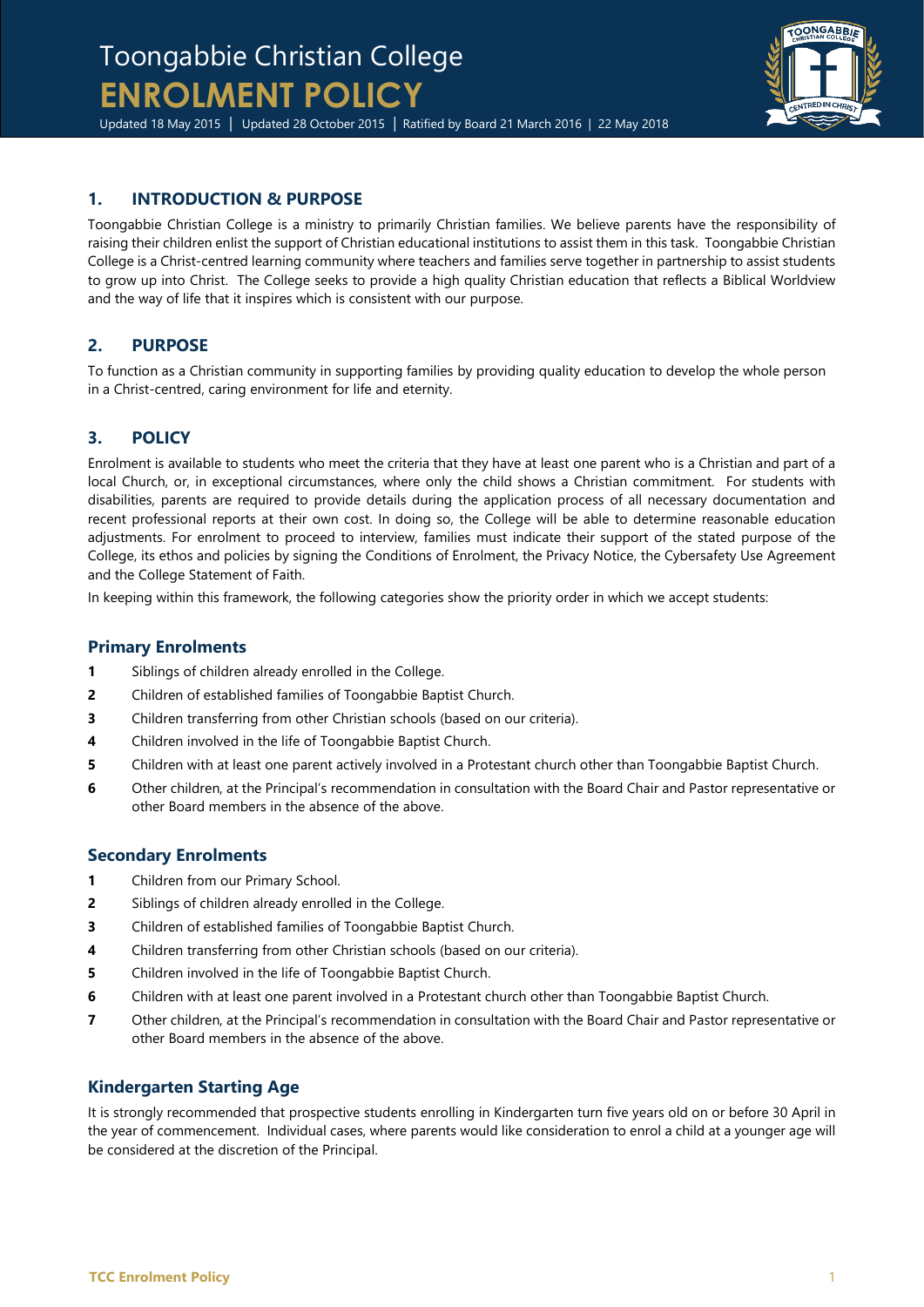### **Conditions of Enrolment**

Enrolment at Toongabbie Christian College is subject to the following terms and conditions.

- 1. That the parents/carers will agree to allow the child to participate fully in the life and program of the College, including activities that reflect the College's Christian emphasis.
- 2. That the parents/carers undertake to provide the child with the correct uniform approved by the College, and is to be worn neatly and well maintained.
- 3. That the parents/carers undertake to provide the child with all necessary text books and other equipment of a personal nature that may be required to enable the child to benefit from the education offered.
- 4. That the parent/carers agree to support the child and measures taken by the College to assist the child to meet the academic and attendance requirements of NESA and those of other providers at which they are enrolled.
- 5. For students with disabilities, parents/carers are required to provide current documentation to assist the College in making reasonable education adjustments. Disability, in relation to a student, means:
	- Total or partial loss of the student's bodily or mental functions; or
	- total or partial loss of a part of the body; or
	- the presence in the body of organisms causing disease or illness; or
	- the presence in the body of organisms capable of causing disease or illness; or
	- the malfunction, malformation or disfigurement of a part of the student's body; or
	- a disorder or malfunction that results in the student learning differently from a student without the disorder or malfunction; or
	- a disorder, illness or disease that affects a student's thought processes, perception of reality, emotions or judgement or that results in disturbed behaviour.
- 6. That the parents/carers accept the right of the College to employ such discipline as it seems wise and expedient for the child, and agree to uphold in every way possible the College's authority and right to administer appropriate discipline in accordance with the policies of the College.
- 7. That all fees are payable in advance by the tenth day of each term. In cases where this requirement would cause hardship, parents must make contact with the Director of Corporate Services before the due date, to enable alternative arrangements to be considered. Failure to do so may result in your child not being allowed to enter a new term. Any outstanding fees must be paid by the end of each term. Should an external debt collection agency be involved, all costs will be added to the amount owing to the College.
- 8. That the parents/carers will give at least one term's notice of termination of enrolment in writing and failure to do so will result in a liability to pay half of one term's standard fees.
- 9. That the parents/carers will support the Christian ethos of the College so that the child will be given every opportunity to grow up into Christ.
- 10. The parents/carers agree to supply at their own cost:
	- copies of any Court Orders or Parenting Plans regarding parenting/fee arrangements;
	- AVO's relevant to the child or family;
	- copies of health professional and other specialist reports.
- 11. That the College may suspend or terminate enrolment at its discretion for failure to comply with these conditions or other serious breaches of the College's policies.

<sup>+</sup> Parents agree not to make alcohol freely available at any 18<sup>th</sup> birthday party or other celebrations while their child is enrolled at TCC as this would be a breach of their enrolment conditions.

#### **Conditions of Ongoing Enrolment**

- 1. The parent/carer agrees to ensure that their child will exhibit appropriate standards of behaviour as outlined in the Student Handbook and College policies and to refrain from involvement in any activity that significantly brings the name of the College into disrepute. This will include but is not limited to the following: dress; speech and behaviour; use of tobacco and alcohol<sup>†</sup>; possession, use or supply of drugs or prohibited substances; use/misuse of the internet; use/misuse of technology; bullying/cyberbullying; pornography; possession and use of weapons; any illegal activity and behaviour which is not consistent with the College's Christian ethos and the Statement of Faith.
- 2. Students are expected to exhibit behaviour that does not put the safety of others significantly at risk.
- 3. That all fees are payable in advance by the tenth day of each term. In cases where this requirement would cause hardship, parents must make contact with the Director of Corporate Services before the due date, to enable alternative arrangements to be considered. Failure to do so may result in your child not being allowed to enter a new term. Any outstanding College fees must be paid by the end of each term. Should an external debt collection agency be involved, all costs will be added to the amount owed to the College.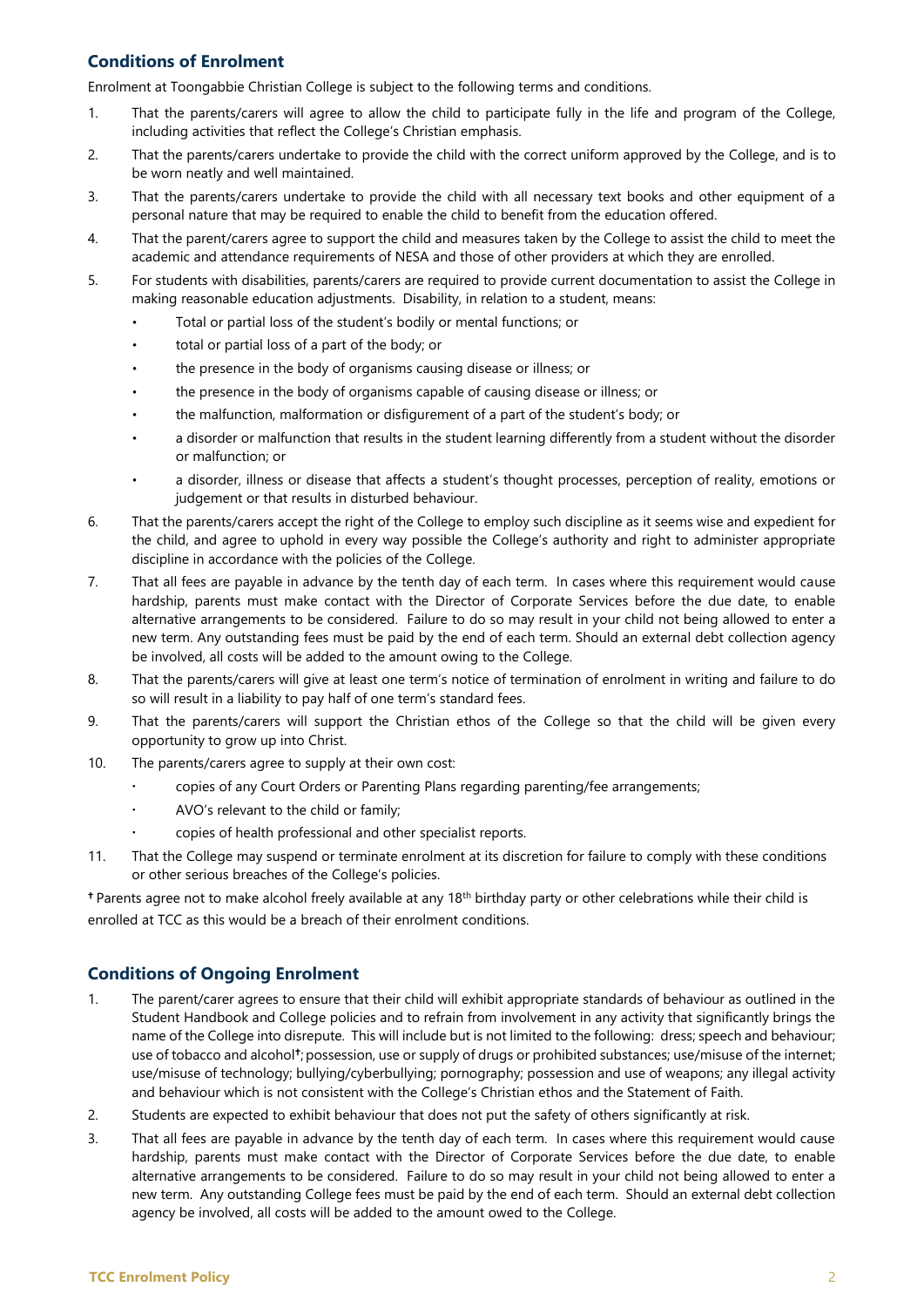### **4. PROCEDURE**

#### **New Enrolments**

- Initial telephone, email or counter contact;
- Information, Prospectus and applications forms sent;
- Application fee is payable at the time of application;
- Upon application form and all supporting documents being received, interview arranged with Principal or person delegated by the Principal;
- The Principal will require all health professional reports and may require additional testing or contact with the previous College of a student in determining the level of Educational Support needs or EALD assistance. If the interview is successful an offer of enrolment is made.
- Offer accepted by payment of enrolment fee, and signed acceptance of the Conditions of Enrolment. The Enrolment Fee is non-refundable.
- In the initial stage of enrolments for Kindergarten and Year 7 in each new year, 50% of places are to be held for siblings and 10% of places are to be held for established families of Toongabbie Baptist Church until 30 November ie 15 months prior to the student/s commencement day. After 30 November any remaining places in these years can be filled as per the priorities. When all places are filled a waiting pool is created from which casual vacancies in these years, prior to commencement day, will be filled as per the priorities;
- If vacancies do not exist in any of the grades being applied for, the parents are advised in writing of the outcome and the student is placed in a waiting pool for that grade;
- Unsuccessful applicants are advised in writing.

#### **Guidelines Regarding the Enrolment of Children of Separated Parents**

Under the Family Law Act, both parents have joint parental responsibility for their children, unless court orders are made that change this.

The ideal situation is to have both parents enrol the child and therefore two individuals jointly and separately responsible (and for the payment of College fees).

Enrolling parents need to supply the College with clear guidelines regarding their child(ren)'s living arrangements, picking up and dropping off.

The overarching question should always be "what is in the best interests of the child?"

As a matter of practice, day to day decisions regarding the child are the responsibility of the parent with whom the child is living, but decisions regarding the longer term care, welfare & development of a child are the responsibility of both parents.

Even if there are no court orders, there may be a parenting plan or agreed arrangements. The parents of the enrolling students need to communicate any information and/or details regarding living arrangements, picking up and dropping off, etc to the College.

The following general procedures are to be followed regarding the enrolment of a child of separated parents.

- **1. In the case of a mother applying to enrol a child and providing no information about the father:**
	- a) Unless the child's birth certificate does not identify a father, we need to enquire (directly or indirectly) about the role of the father.
	- b) We need to confirm the father's understanding and agreement/consent in writing.
	- c) If the child has not yet started school and there are no court orders in operation, seek the father's consent to the enrolment.
	- d) If the child should be enrolled in school, but is not yet enrolled anywhere or has been removed from another school and is not currently enrolled anywhere, allow the child to commence on the basis of a conditional or temporary enrolment – subject to the father's agreement or any court order to the contrary.
- **2. If the child lives with the mother the vast majority of the time and the parents cannot agree on a school,**  allow the enrolment subject to any later agreement or court orders to the contrary.
- **3. If the child is presently enrolled elsewhere and the mother wants to move the child but the father wants the child to stay where they are**, then generally the status quo should prevail until the parents reach agreement or a court orders otherwise.